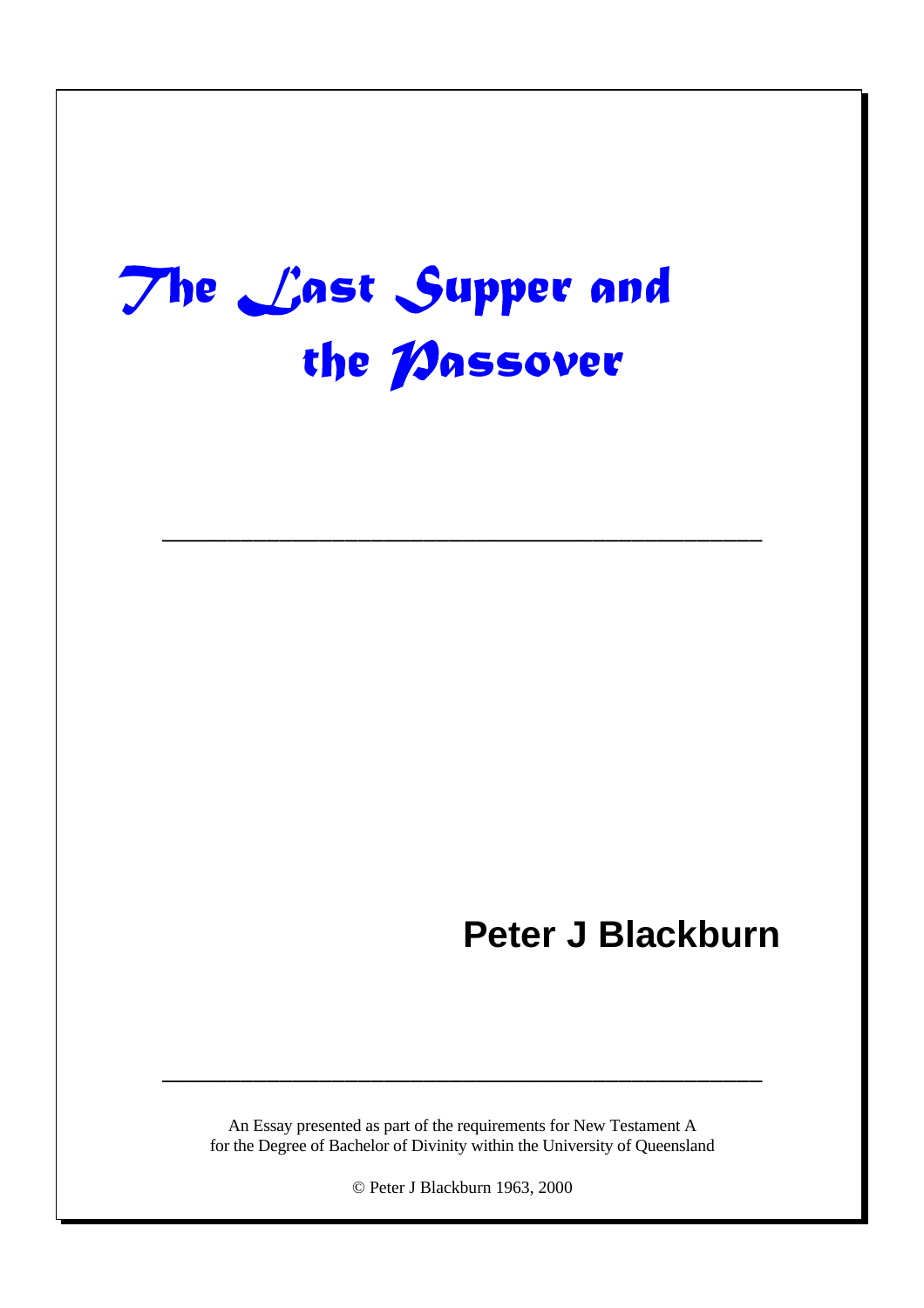**Full title: Compare the Marcan and Johannine accounts of the Last Supper, examining particularly the question whether this Supper was a Passover meal.**

#### **Synopsis:**

#### **1. Introduction**

#### **2. The Problem Refined**

Points of difference in the Marcan and Johannine Passion narratives points at which the internal consistency of both have been challenged; question of which is more original.

#### **3. The Last Supper as Passover**

Points urged in favour by Jeremias and his answers to ten charges of inconsistency in the Synoptic account – critically examined.

#### **4. The Question of a Double Dating**

D. Chwolson etc. – killing put forward by 24 hrs. Lichtenstein – difference over commencement of Nisan. J. Pickl – number of participants necessitating different times of killing and eating. A. Jaubert – the existence of two calendars, lunar and solar, and the possibility of our Lord following the latter in this case.

#### **5. The Last Supper as** *Kiddush* **for Passover or Sabbath**

The nature and time of the *Kiddush*.

#### **6. The Last Supper as** *Haburah*

The nature and circumstances of the *Haburah*.

#### **7. The Theology of the Death of Christ and of the Lord's Supper**

Mark 10.45 and the Supper sayings. John – ch.6, the words of John the Baptist in 1.29 and the chronology of the crucifixion. Paul  $-1$  Cor. 5.7 and 11.23ff.

#### **8. Conclusion**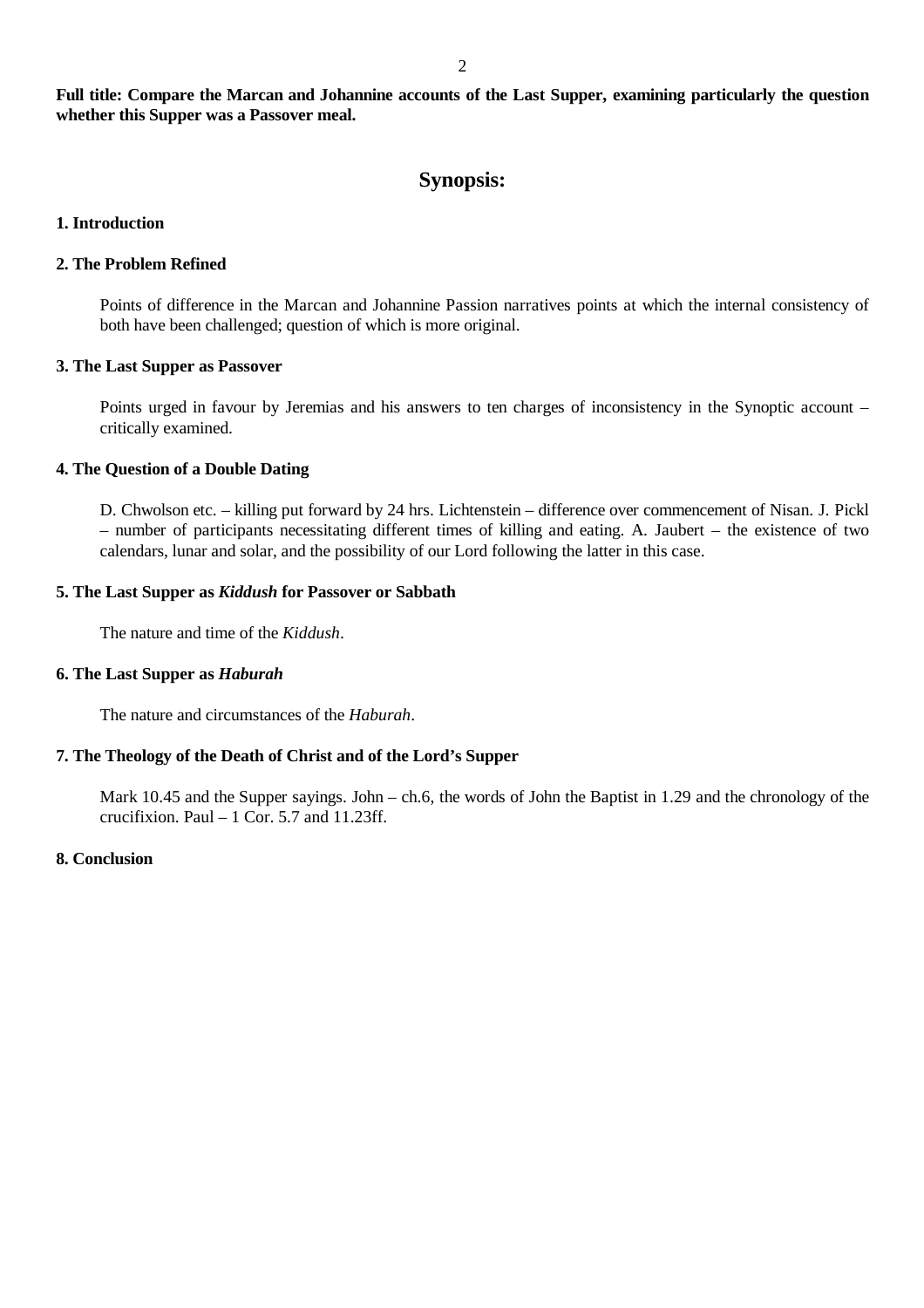#### **1. Introduction**

"Was the Last Supper a Passover meal?" This question has occurred often in works on the Supper and on the Passion. The problem in no new one. In fact it has attracted a large volume of literature. Unfortunately, this has made it impossible merely to consider the Biblical texts themselves, and yet they have been so overlaid with different theories that it is equally unhealthy to consider these theories without meticulously examining the texts.

This essay attempts to steer a middle course between these extremes, and so by dint of limited space may deal too superficially with both. The method has been to see evidences, alternatives and possibilities, and conclusions are frequently a balance of judgments and assessment of preferences. The method is therefore critical, and must needs suffer from that subtle (and not so subtle) subjectivity which characterises all our attempts at objectivity. At least, if the relevant questions are asked, this method serves to elucidate the nature of the problem and to indicate in which directions the answers may perhaps be found.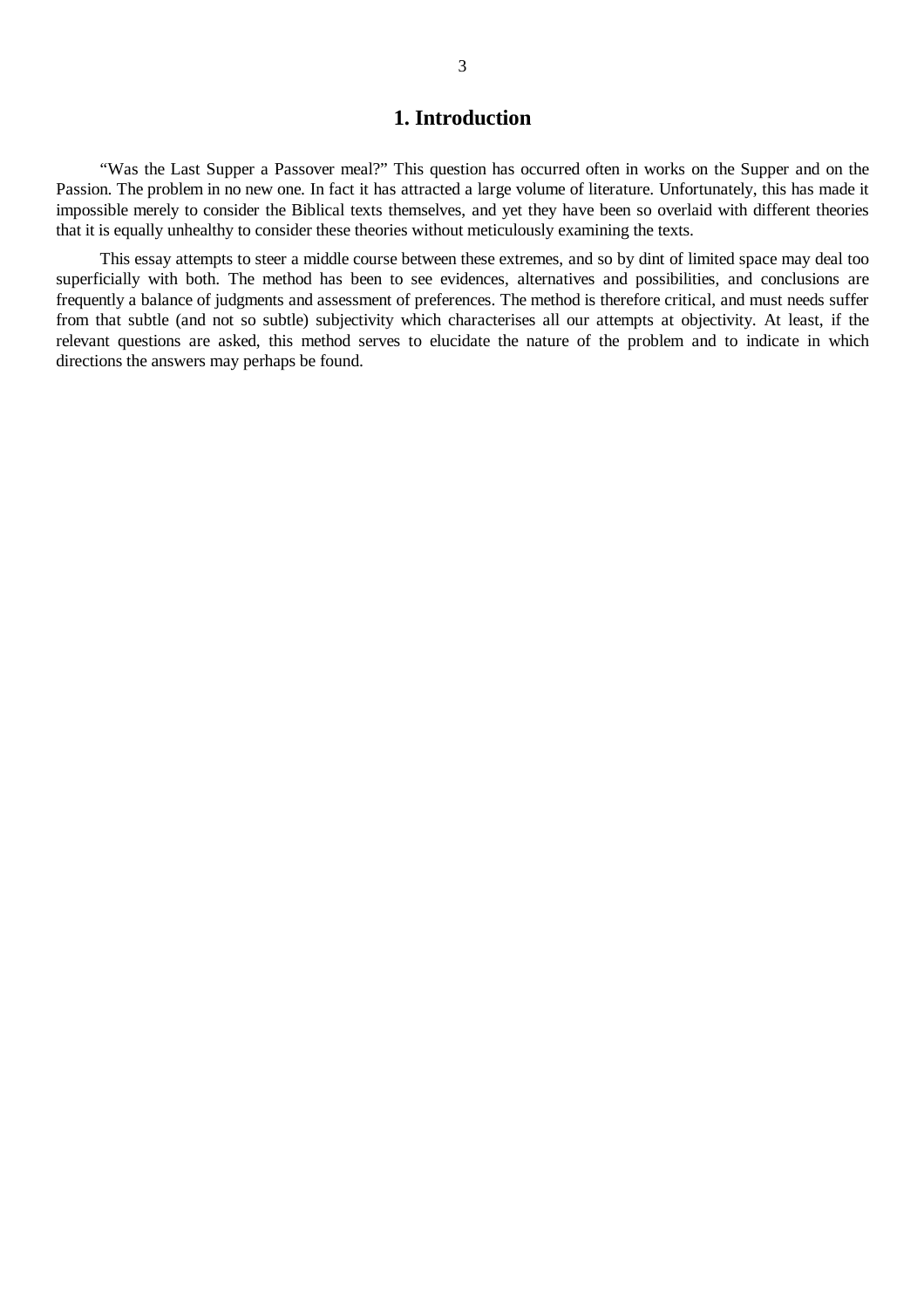#### **2. The Problem Defined**

A close examination of the Marcan and Johannine Passion narratives reveals apparent discrepancies, not simply in the overall chronology, but in the nature of the Last Supper. Both narratives agree in the day of the week on which the crucifixion took place – in each case the following day is described as the sabbath (Mk 15.42; Jn 19.31). In each case the day of crucifixion is said to be the "day of preparation", though in Mark it is particularly the sabbath that is in mind, while in John it is a special sabbath, being also this year the Passover (19.14,31).

Now Mark (with the other Synoptists) indicates that the Last Supper was a Passover meal – in 14.12ff his disciples ask about preparations for the Passover, and two of them are sent to prepare it; while the account in 14.17ff makes no mention of the Paschal lamb, there are plain allusions to the Passover celebration, as will be seen later; 15.6 notes that it was Pilate's custom to release a prisoner at the feast, which Vincent Taylor takes to be the Passover<sup>1</sup> – which agrees with the Passover meal being held the night before – though one questions whether this needs to refer specifically to the day of the Passover itself.

John implies that the last meal and the crucifixion took place before the Passover – from 13.1ff it is plain that the supper was "before the feast of the Passover"; 18.28 indicates that the trial took place the day before the Passover; 18.39 gives the governor's custom of releasing a prisoner on the Passover – this confirms the impression above that this need not have been on the actual feast day; 19.14, as noted, describes the day of the trial as "the day of Preparation for the Passover".

Thus, C.K. Barrett concludes, "John differs from the synoptic gospels in the date which he gives for the crucifixion. According to Mark… the last supper was a Passover meal; that is, it was eaten in the early hours of Nisan 15; the arrest and trial took place in the same night and in the course of the next (solar) day Jesus was crucified… According to John… the crucifixion happened on Nisan 14, the day before the Passover; the last supper must have been eaten the preceding evening. Thus the events are set a day earlier than in Mark, and the last supper is no longer the Paschal meal; Jesus died at the time when the Passover sacrifices were being killed in the Temple. Here again is a real contradiction; it is impossible to reconcile the dates...; one must be preferred to the other."<sup>2</sup>

Although this defines the core of the problem, there are other issues that have emerged as the discussion on this subject has proceeded. One such issue concerns the internal consistency of the accounts of the different evangelists.

Of alleged inconsistencies in the Synoptic accounts, Jeremias collects ten.<sup>3</sup> It is maintained that the following events could not have taken place as suggested by Mk 14.17-15.47 on the first feast-day of the Passover, which would have the character of a holy day and a Sabbath: "(1)Jesus' retreat to Gethsemane on the night of the Passover; (2) the carrying of arms by the Temple guards and some of the disciples on that night; (3) the meeting of the Sanhedrin and the trial and condemnation of Jesus during the night of the Passover; (4) the tearing of the robe at the session of the court; (5) the participation of the Jews in the session of a. Roman court on the morning of' the feast-day; (6) the coming of Simon of Cyrene  $\hat{\alpha} \pi$   $\hat{\alpha} \gamma \rho \partial \hat{\nu}$  on the morning of Nisan the 15th; (7) the execution of Jesus on the high feast-day; (8) the purchase of the shroud for the body in the evening of the feast-day; (9) the taking down of the body of Jesus, his burial, and the rolling of the stone; (10) the preparation of spices and ointments."

These arguments vary in cogency and any detailed consideration of Jeremias' answers must be reserved till later. It may be noted here, however, that (1) ignores the fact that while the Paschal lamb had to be eaten within the walls of Jerusalem the night of the Passover could be spent in the district of greater Jerusalem, an expedient necessitated by the large number of pilgrims in Jerusalem at that time; that (6) is based on the assumption that he had been working in the fields; that (5) and (7) refer to measures which could not have been taken by the Jewish authorities but only by the Roman governor.

Jeremias also cites other objections which are levelled against the consistency of the Synoptic account. It is suggested that the last supper could not have been a Passover meal since  $\phi$   $\sigma$  is used for the bread instead of  $\phi$ 'uua. and since there is no explicit reference to the Paschal lamb and the bitter herbs. 4 Further, it is claimed that the determination of the chief priests and scribes not to arrest Jesus during the feast (Mk 14.2) is contradicted by the

<sup>&</sup>lt;sup>1</sup> The Gospel according to St. Mark (Macmillan, London, 1952), p. 580.

<sup>2</sup> *The Gospel according to St. John* (S.P.C.K., London, 1960), p. 39.

<sup>3</sup> (tr. A. Ehrhardt), *The Eucharistic Words of Jesus* (Blackwell, Oxford, 1955), p. 49.

<sup>4</sup> *ibid*. pp. 37ff, 42.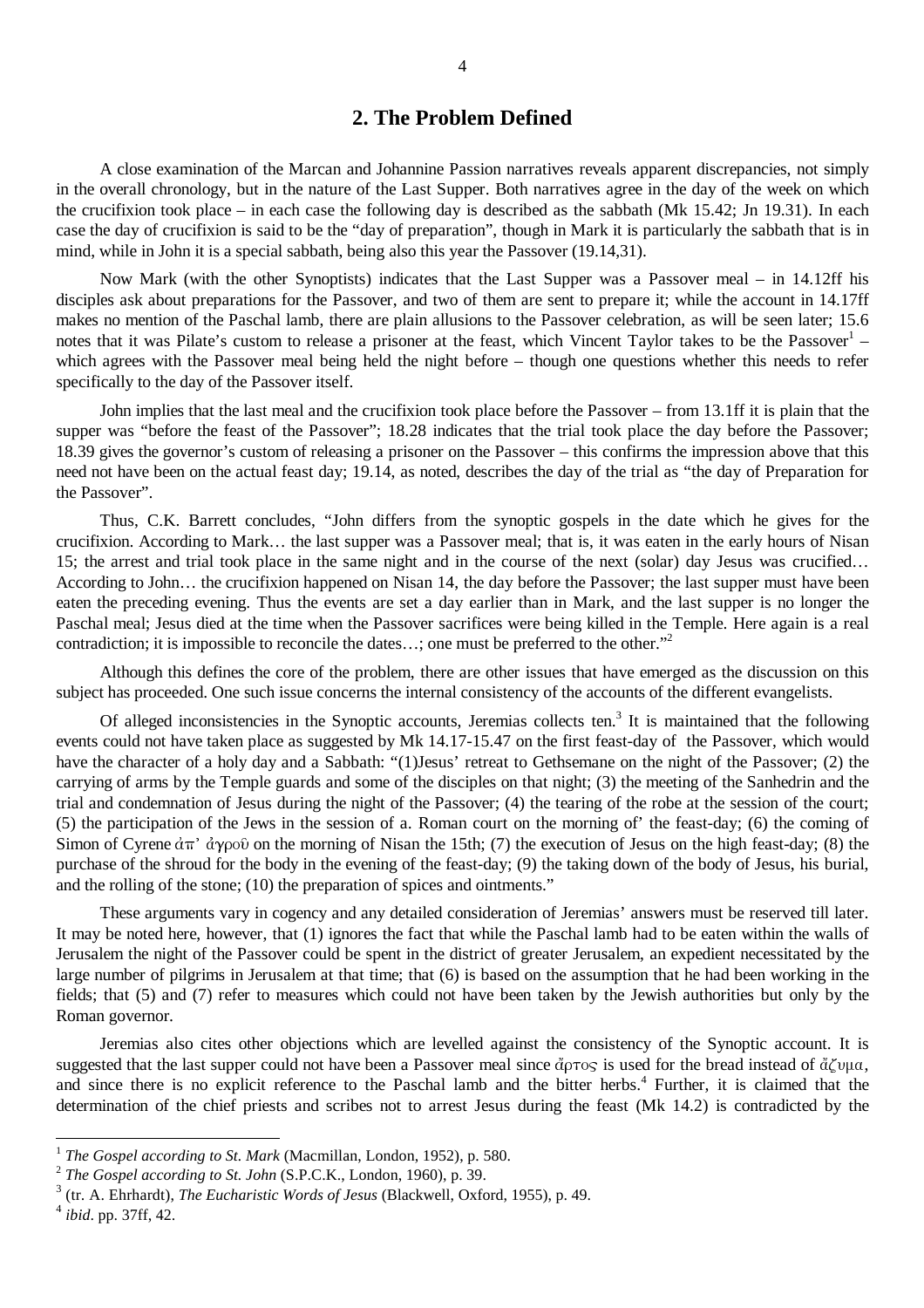Synoptic chronology in which they do exactly this whatever is thought of his suggested rendering of  $\mu$   $\eta$   $\leftrightarrow$   $\tau$  $\eta$   $\leftrightarrow$   $\tau$  $\eta$ ,  $\sim$ Jeremias is surely right in pointing to the difference Judas' approach may have made to the Sanhedrin's decision.<sup>6</sup>

Against the Johannine chronology it is urged that some of John's remarks concerning the Last Supper presuppose a Passover setting.<sup>7</sup> Thus, John sets the meal in Jerusalem, although the city was overcrowded by pilgrims who had come to celebrate the feast (note 11.55; 12.12,18). The supper lasted into the night (see 13.30) – this was not usual for Jewish meals. Furthermore, it is difficult to see why some of the disciples should have interpreted our Lord's words to Judas as directing him to give alms to the poor at night (13.29b) unless this was his usual practice – whereas the custom was usual on the night of the Passover. Jeremias<sup>8</sup> cites Wellhausen, "13.21-30. Jesus and the disciples are here still at table and in fact at the passover meal, i.e., the Holy Supper of the Synoptists; in contradiction to 13.1; 18.28; 19.14 – it is idle to shut one's eyes to this contradiction."

Another issue which has come under debate has been this: assuming the flat contradiction of the two forms of the narrative, which is more likely to be primitive and which to have been moulded by the later church? To answer this here would be to beg the conclusion. Barrett, himself favouring the Synoptic dating, poses succinctly the two sides of the discussion. "The synoptic error is accounted for as due to the belief that, since the Eucharist was interpreted as the Christian Passover, the last supper must have been a Passover meal." <sup>9</sup> On his own conclusion that Mark is right, he states that "it is not difficult to see why John gives his alternative date. As early as Paul (1 Cor. 5.7) Jesus was thought of as the true Paschal sacrifice. John repeats and emphasises this theme (1.29; 19.36).<sup>10</sup> On his dating Jesus died on the cross at the moment when the Passover lambs were being slaughtered in the temple. This may not be good history; but it does seem to be Johannine theology."<sup>11</sup> This, then, forms another aspect of the problem as consistent solutions are worked out. It must be borne in mind, however, that this is based on a conclusion of the utter incompatibility of the sources. With a different conclusion, this discussion does not arise.

 $\overline{a}$ 

<sup>11</sup> *op. cit.*, p.41.

<sup>5</sup> V. Taylor, *op. cit.*, p. 667.

<sup>6</sup> *op. cit.* p. 46ff.

<sup>7</sup> *ibid.*, p. 55ff.

<sup>8</sup> *ibid.*, p. 56.

<sup>9</sup> *op. cit.*, p. 39.

<sup>10</sup> But cf. V. Taylor. *op. cit.*, p.666.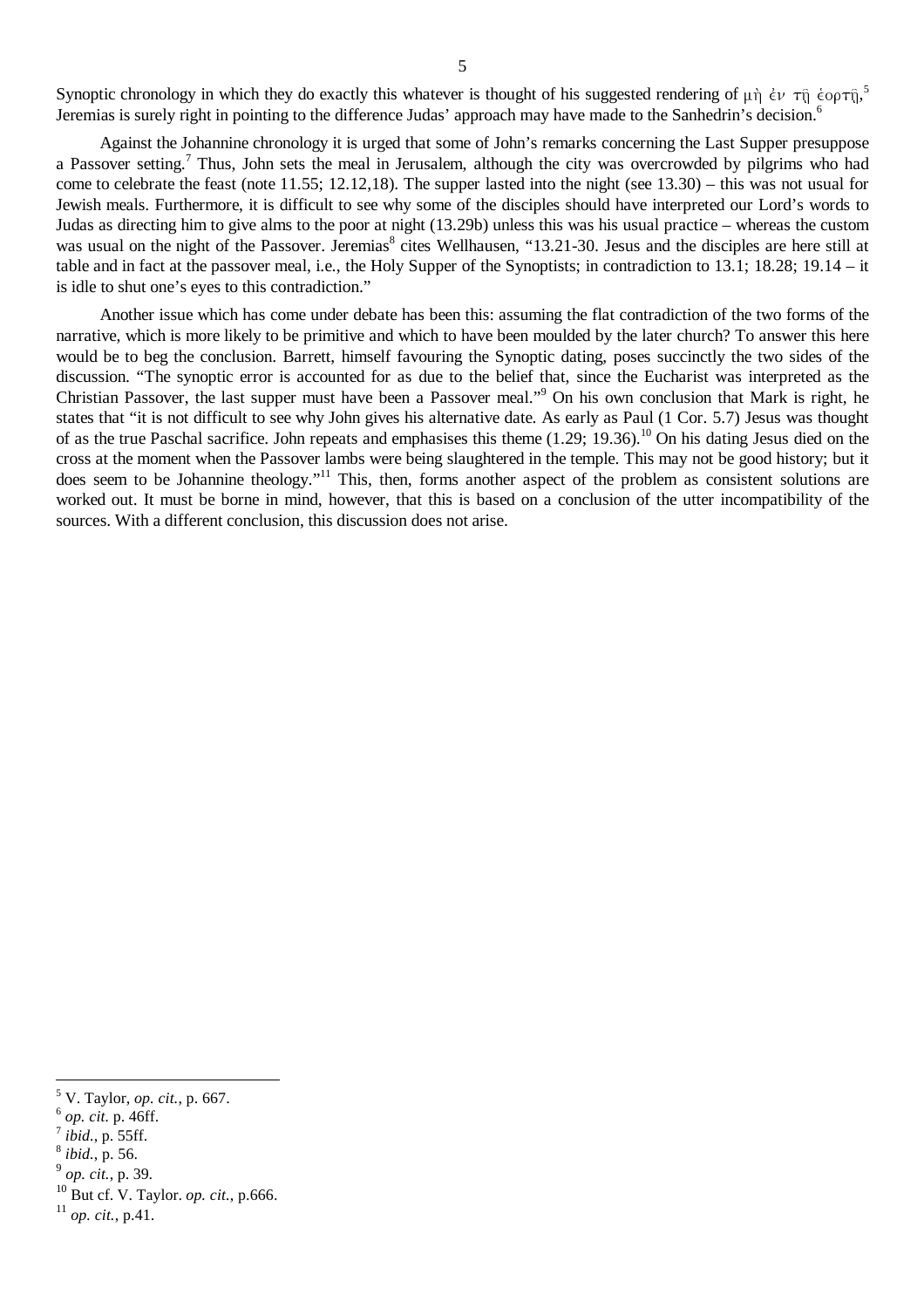#### **3. The Last Supper as Passover**

As has been already indicated, one reading of the Synoptic evidence seems to assert that the Last Supper was a regular Passover meal, celebrated in the night of ("before" by our manner of reckoning) Nisan 15th. Difficulties of comparison must be noted here, as the Johannine material on the supper is very scant indeed. J.H. Bernard has shown that although the various narratives cannot be precisely harmonised "there can be no doubt that Jn 13 is intended to describe the same supper as that of Mk 14, Mt. 26, Lk. 22."<sup>12</sup> This conclusion is not doubted, but Bernard's analysis serves to underline the different focal points of the narratives – in both, the presence of the betrayer is important; beyond this, however, the Synoptic accounts emphasise the institution of the Lord's Supper, whereas John recounts the washing of the disciples' feet (Bernard is surely right in seeing Lk. 22.26,27 as a parallel). According as the historicity of one or the other is impugned, the essential significance of the meal is considerably altered.

The evidence for regarding the Last Supper as a Passover meal has been marshalled by Jeremias. As noted already, the Last Supper took place in Jerusalem (Mk 14.13; Jn. 38.1).<sup>13</sup> This is notable for two reasons: no matter what date be given for the meal, Jerusalem was crowded with visitors for the feast; on the Synoptic account, Jesus and his disciples were lodging in Bethany (Mk 11.11). This would mean a meal specially arranged and prepared. John does not give this impression, though he does not exclude it and the circumstance of the meal being in Jerusalem may indicate that it had Paschal significance. At least it fulfilled the condition for a Passover meal. It has also been noted that the meal lasted into the night. "The normal time for the evening meal was late afternoon."<sup>14</sup> Again, other scholars are right in pointing to the fact that a guest meal would often last into the night, though this does not lessen Jeremias' thesis that these facts are consistent with the Last Supper being a Passover meal. It only diminishes the necessity of that conclusion. K.G. Kuhn seems to overstate his case in claiming that this night-aspect is no essential part of the cult formula itself, that Jeremias deduces it from Paul's phrase in 1 Cor. 11.23, and that the latter uses it editorially to fit it into his own chronology of the Passion.<sup>15</sup> It seems saner judgment to regard this as of the essence of the narrative, especially since it is not emphasised by the Synoptists who alone of the sources indicate the Last Supper to be a Passover meal. A third aspect has already been noted – the disciples' interpretation of our Lord's words to Judas as an instruction to give alms to the poor.<sup>16</sup> Jeremias' argument here is strengthened by the fact that this occurs in the Johannine account.

Jeremias refers to the uniqueness of the limited number at the table fellowship.<sup>17</sup> However, while this may be confirmatory of the Paschal character of the meal, it may equally be explained in terms of our Lord's desire to be alone with the twelve in view of his impending death. The references to reclining suggest a Passover meal.<sup>18</sup> The normal posture for a meal was sitting – reclining was reserved for feasts and other meals of special significance. C.E.B. Cranfield has noted that "by this time it was obligatory for even the poorest to recline at the Passover meal."<sup>19</sup> This evidence then is valid on the assumption that there would be no other meal of special significance at that season than the Passover itself. Jeremias himself considers that the table posture would be satisfactorily accounted for "if it could be proved that the Last Supper was a 'Kiddush-meal'."<sup>20</sup>But the possibility of the supper being some other meal of special significance must receive further consideration later. Suffice it here to note that it is fairly strong, though not conclusive, evidence.

Whereas ordinary meals began with the breaking of bread, Mk 14.18,22 suggest that this meal did not begin thus, but rather with a "dish" (v.20). This seems to have been an exclusive feature of the Passover, where the eating of bitter herbs preceded the breaking of the bread, though Vincent Taylor can comment, "Commentators identify the contents of the bowl with the *Haroseth*, the sauce compounded of dates, raisins, and vinegar used at the Passover Meal, but this

 $\overline{a}$ 

<sup>18</sup> *ibid.*, p. 20ff.

<sup>19</sup> *op. cit.*, p. 431.

<sup>20</sup> *op. cit.*, p. 21ff.

<sup>&</sup>lt;sup>12</sup> A Critical and Exegetical Commentary on the Gospel according to St. John (T & T Clark, Edinburgh, 1928), Vol. II, p.457. <sup>13</sup> Jeremias, *op. cit.*, p. 14ff.

<sup>14</sup> C.E.B. Cranfield, *The Gospel according to Saint Mark* (CUP., Cambridge. 1959), p. 420.

<sup>&</sup>lt;sup>15</sup> "The Lord's Supper and the Communal Meal at Qumran" in K. Stendahl (ed.) *The Scrolls and the New Testament* (SCM, London, 1958), p. 82.

<sup>16</sup> Jeremias, *op. cit.*, p. 30.

<sup>17</sup> *ibid.*, p. 18ff.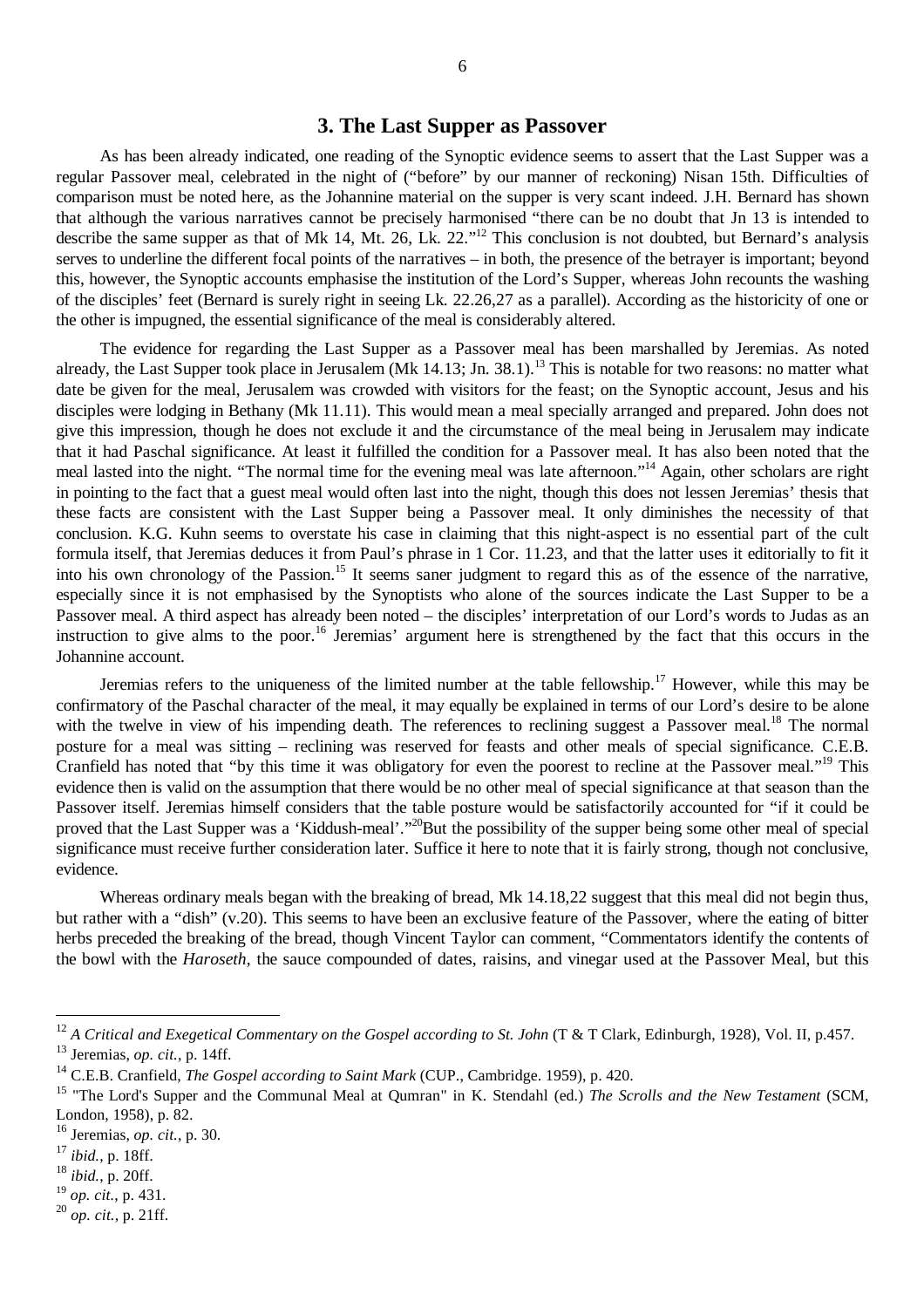opinion depends on the view taken of the character of the meal."<sup>21</sup> Taylor, does not seem to take the unique position in the meal into account. Jeremias appears to show greater reason here in writing that in the event of  $\dot{\epsilon} \sigma \theta i \dot{\sigma} \nu \tau \omega \nu \alpha \dot{\nu} \tau \dot{\omega} \nu$ being no more than an editorial transition to the institution of the Eucharist "even the editor and in particular Mark, who hailed from Jerusalem – must have been conscious of the fact that with the words  $\dot{\epsilon} \sigma \theta_1 \dot{\sigma} \nu \tau \omega \nu \alpha \dot{\nu} \tau \dot{\omega} \nu$  he was describing a sequence which differed completely from that of everyday."<sup>22</sup>

It is significant that wine is drunk at the meal, contrary to the usual custom.<sup>23</sup> This gives the meal a special significance, and with the fact that it was apparently red wine, is coherent with the theory that the meal was the Passover. K.G. Kuhn considers that the use of wine may indicate "a communal meal of the Essene community" – however, it has already been noted that this circumstance need not refer exclusively to a Passover setting. His criticisms of Jeremias' deductions concerning the colour of the wine seem valid, "The use of red wine at the Passover meal is… only the teaching of a single rabbi from the fourth century A.D., preserved in the Jerusalem Talmud; it is not a prevailing *halaka*. Furthermore the wine in Palestine was usually red."<sup>24</sup>

The Last Supper ended with the singing of a hymn  $(Mk \ 14.26)$ .<sup>25</sup> This was probably the second part of the Hallel, as even Taylor seems to imply by describing this view as "commonly held" and yet offering no alternative.<sup>26</sup> The night spent at the Mount of Olives (Mk 14.26) in a garden east of the brook Kidron (Jn 18.1) was within the district of greater Jerusalem and therefore was another circumstance congruous with a Passover meal,<sup>27</sup> though by no means proving it. The "one quite decisive fact" which forms the climax of Jeremias' argument is the interpreting of the elements of the meal.<sup>28</sup> Yet this seems also to be the climax of Kuhn's objections to Jeremias' argument, for it was essentially the particular elements of the Passover meal which were thus interpreted – *viz*. the lamb, the bitter herbs, and the unleavened bread.<sup>29</sup> Jeremias has, indeed, made out a good case for the use of  $\phi$   $\tau$ os for unleavened bread,<sup>30</sup> but the explanatory words, in a Passover setting, would have to be "a comment on the unleavened character of the bread, not on the bread as such."<sup>31</sup> The principle may indicate the Passover season, but its implementation even suggests that it may not have been a Passover meal.

Jeremias' list of ten objections against the consistence of the Synoptic account has already been cited and several of his answers have already been considered. Objections (2), (4), (9) and (10) are claimed to rest on ignorance of the *Halakha* and are answered by reference to Rabbinical decisions. <sup>32</sup> Vincent Taylor rightly raises a caution, "It is, of course, a moot point how far these later decisions were valid in the time of Christ."<sup>33</sup> However, these later decisions, together with the lack of contemporary evidence, at least serve to keep the issue open. More serious are the objections (3) and (8). Jeremias himself concedes that the rule was that there be no trials on feast-days,<sup>34</sup> though he is quite right in suggesting that the difficulty exists with either the Synoptic or the Johannine dating. Thus his argument has considerable weight, even if one considers, as Taylor does, that his reference to later Rabbinical decisions to show that a false prophet was usually tried in Jerusalem is irrelevant and an unfortunate repetition of the same type of reasoning.<sup>35</sup> The reference to Joseph's buying the shroud in the evening (Mk 15.46) has caused more considerable strife. Vincent Taylor has noted the different scholars who argue from this purchase that the Passover day has not yet begun, and himself notes that "It is hard to agree that  $\dot{\alpha}$   $\gamma$ op $\dot{\alpha}$  or  $s$  is not a confirmation of the Johannine chronology."<sup>36</sup> Jeremias again appeals to

 $\overline{a}$ 

<sup>25</sup> Jeremias, *op. cit.*, pp.30-1.

- <sup>31</sup> Kuhn, *op. cit.*, p. 83.
- <sup>32</sup> *op. cit.*, p. 50.
- <sup>33</sup> *op. cit.*, p. 666.
- <sup>34</sup> *op. cit.*, p. 52.
- <sup>35</sup> *op. cit.*, p.667.
- <sup>36</sup> *ibid.*, p. 601.

<sup>21</sup> *op. cit.*, p.541.

 $^{22}$  *op. cit.*, pp. 26, 27.

<sup>23</sup> *ibid.*, p.27ff.

<sup>24</sup> *op. cit.*, pp. 82, 83.

<sup>26</sup> *op. cit.*, p.548.

<sup>&</sup>lt;sup>27</sup> Jeremias, *op. cit.*, p.31. Note B.H. Branscomb (against the Passover interpretation), "The journey to Gethsemane would not have exceeded the Sabbath day's journey permitted on a feast-day" - *The Gospel of Mark* (Hodder & Stoughton, London, 1937), p. 251.

<sup>28</sup> *op. cit.*, p. 31ff.

<sup>29</sup> *op. cit.*, p. 83. Cf Branscomb, *op. cit.*, p. 252; also A. Edersheim, *The Temple* (James Clarke, London, repr. 1959), p. 237.

<sup>30</sup> *op. cit.*, p. 37ff.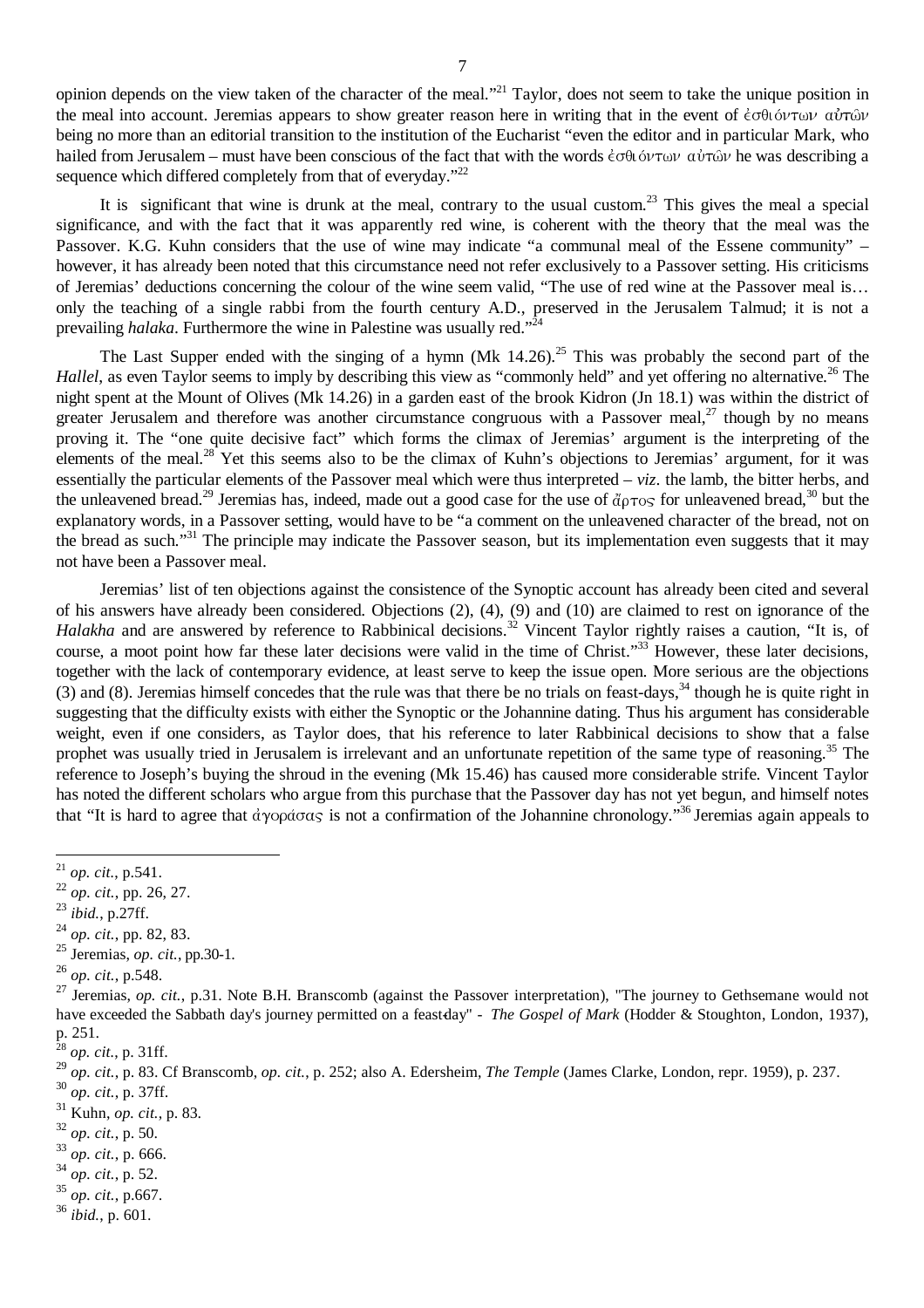later Rabbinic pronouncements which softened the law in view of the necessities of life.<sup>37</sup> The law required that a man hung on a tree had to be buried on the same day (Dt. 21.23). If, therefore, it can be shown that a man could be executed on a feast-day, then it follows that provision must have been made so that the law concerning his burial could also be fulfilled. These two conditions from later times stand or fall together.

It has thus been seen that there is evidence of varying weight for regarding the Last Supper as a regular Passover meal. Some of the evidence is only probable and congruous, rather than providing any direct proof. Some of that directly related to the meal itself definitely marks the meal out as one of special significance, and while one is not convinced that Jeremias has succeeded in establishing his case the meal itself still demands explanation – it appears to be something other than an ordinary evening meal.

<sup>37</sup> *op. cit.*, pp. 51-2.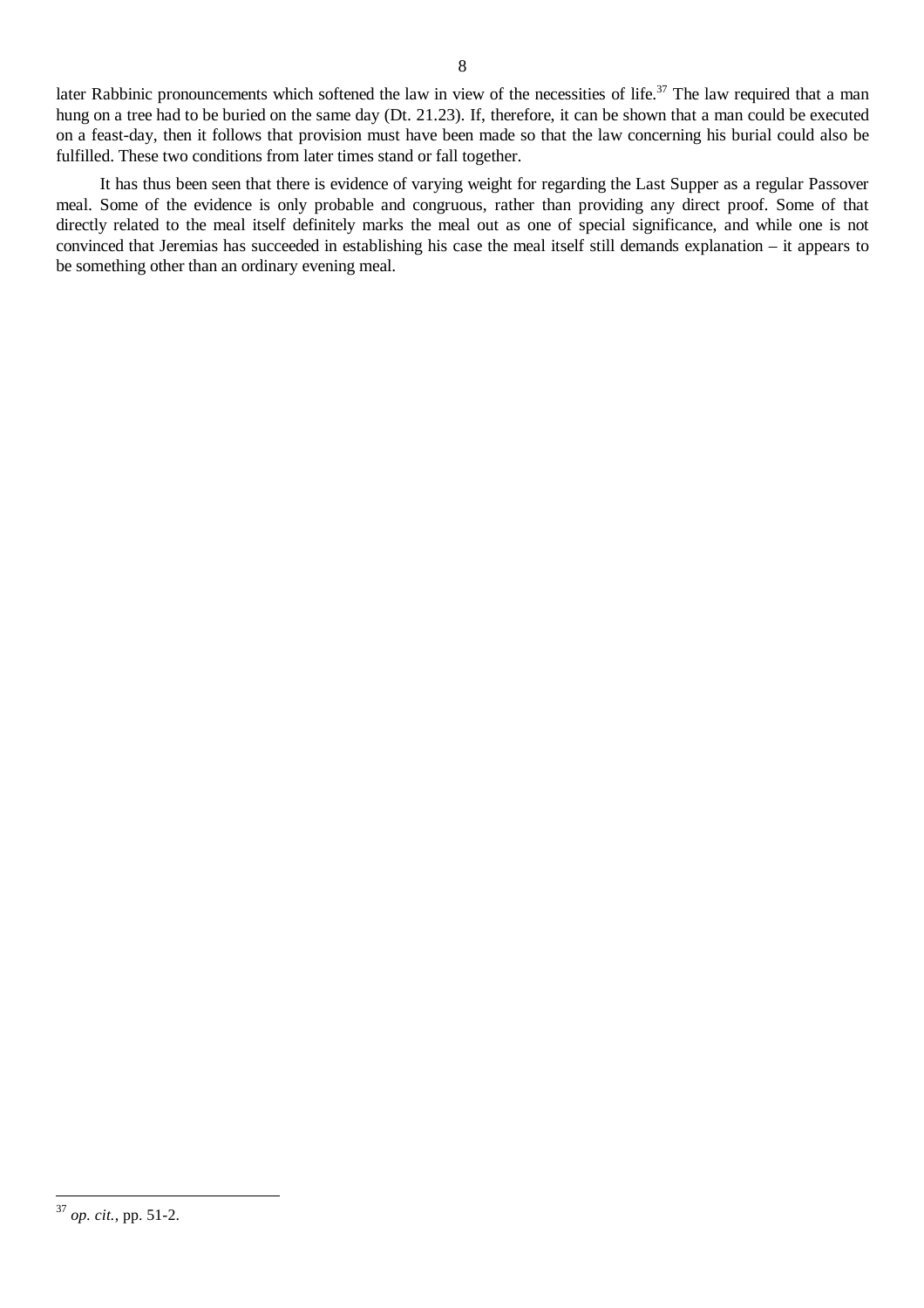#### **4. The Question of a Double Dating**

Some scholars have sought to account for the two apparent chronologies by suggesting that in the year of our Lord's death there were two dates at which the Passover was celebrated, the one at the time of the Last Supper, the other on the day following the crucifixion. This has been put forward in a number of different forms.

In 1908, D. Chwolson (since followed by others) proposed that, since in the time of Jesus the Paschal lambs were still slaughtered in the twilight of the evening commencing Nisan 15th, and since Nisan 15th fell on a Sabbath in the year of Jesus' death, the killing of the Paschal lambs was brought forward to the evening commencing Nisan 14th. The Pharisaic section of the people and Jesus with them would have eaten the meal immediately after the killing, whereas the Sadducees waited till the usual day.<sup>38</sup>

Jeremias rejects this solution for three reasons: (a) while it is true that up to the second century B.C. the killing of the Passover took place in the evening twilight, the killing would, in the event of a coincidence of the Passover and the Sabbath, be brought forward by only four to six hours; (b) in the time of Jesus the killing took place in the afternoon of Nisan 14th; (c) the Sadducees would not have waited twenty-four hours before eating the lamb since Ex.12.10 forbids anything to be left over to the next morning.<sup>39</sup>

Unfortunately, insufficient detail of Chwolson's theory and inability to check all Jeremias' points makes it difficult to assess the situation. Point (b) seems fairly well substantiated.<sup>40</sup> Having established (b) even as only a later practice, (a) need not depend merely on his personal observation but also on the change made in later practice. With regard to (c), one would think it more pertinent to cite Ex.12.8 ("They shall eat the flesh that night..."), for v.10 is related to the feast father than to the killing. In any case, this view seems untenable.

Jechiel Lichtenstein, in 1913, was of the opinion that in the year of Jesus' death the Sadducees and the Pharisees had a difference concerning the sighting of the new light which would mark the commencement of the month Nisan. It is said that the Pharisees put Nisan 1st one day earlier than the Sadducees, and consequently the two parties agreed to compromise by having two killings that year.<sup>41</sup> However, it must be stated at the outset that this rests on sheer speculation, even though Billerbeck in particular has advanced it, as Jeremias concedes, "with so much circumspection and forethought that its possibility cannot be denied." Yet as a possibility it must remain an **unproved** and perhaps **unprovable**) one.

In 1935, J. Pickl suggested a less complicated solution: that the great number of participants in the Passover made it impossible for them all to kill and eat their lambs at the prescribed times, and that the custom grew up for the Galileans to celebrate the feast a day earlier than the people of Judaea.<sup>42</sup> However, the evidence for this seems to be very slender.

Of more recent significance have been the efforts of Mlle A. Jaubert to show that Jesus could have followed the calendar of the Qumran community in his celebration of the Passover (*La Date de la Cène*, 1957). It has been fairly well established that the Qumran sect did not use the official lunar calendar, but the solar calendar of the book of Jubilees. By this calendar the Passover would be celebrated on the same day of the week each year, *viz*., the fourth.<sup>43</sup>

Some have argued that Jesus would be unlikely to adopt such a calendar. This, indeed, would be true if such a calendar were confined to the closed setting of Qumran. However, Mlle Jaubert adduces reasons for believing that there were in the time of Jesus arguments concerning the calendar. The "sons of Bethyra", important Jerusalem authorities, are cited as not having known whether or not the Paschal sacrifice took precedence over the Sabbath. This is said to indicate that "either the Jerusalem authorities had a short memory or the immolation of the Paschal lamb on the Sabbath would hardly have been traditional in the Temple calendar."<sup>44</sup> In particular there is evidence that with the feast of Pentecost the Pharisees fought against the principle of a fixed day of the week.<sup>45</sup> But even further Mlle Jaubert argues

<sup>38</sup> *ibid.*, p. 7ff.

<sup>39</sup> *ibid.*, p. 8.

<sup>40</sup> W. Corswant (tr. A. Heathcote), *A Dictionary of Life in Bible Times* (Hodder and Stoughton, London, 1960), p.206. Edersheim times the killing at 1.30 p.m. (*op. cit.*, p. 222ff).

<sup>41</sup> Jeremias, *op. cit.*, p. 9.

<sup>42</sup> *ibid.*, pp. 9, 10.

<sup>43</sup> "Jésus et le Calendrier de Qumrân", *New Testament Studies*, 7, p. 2 (citations of Jaubert will be from this article).

<sup>44</sup> *ibid.*, p. 4.

<sup>45</sup> *ibid.*, p. 6.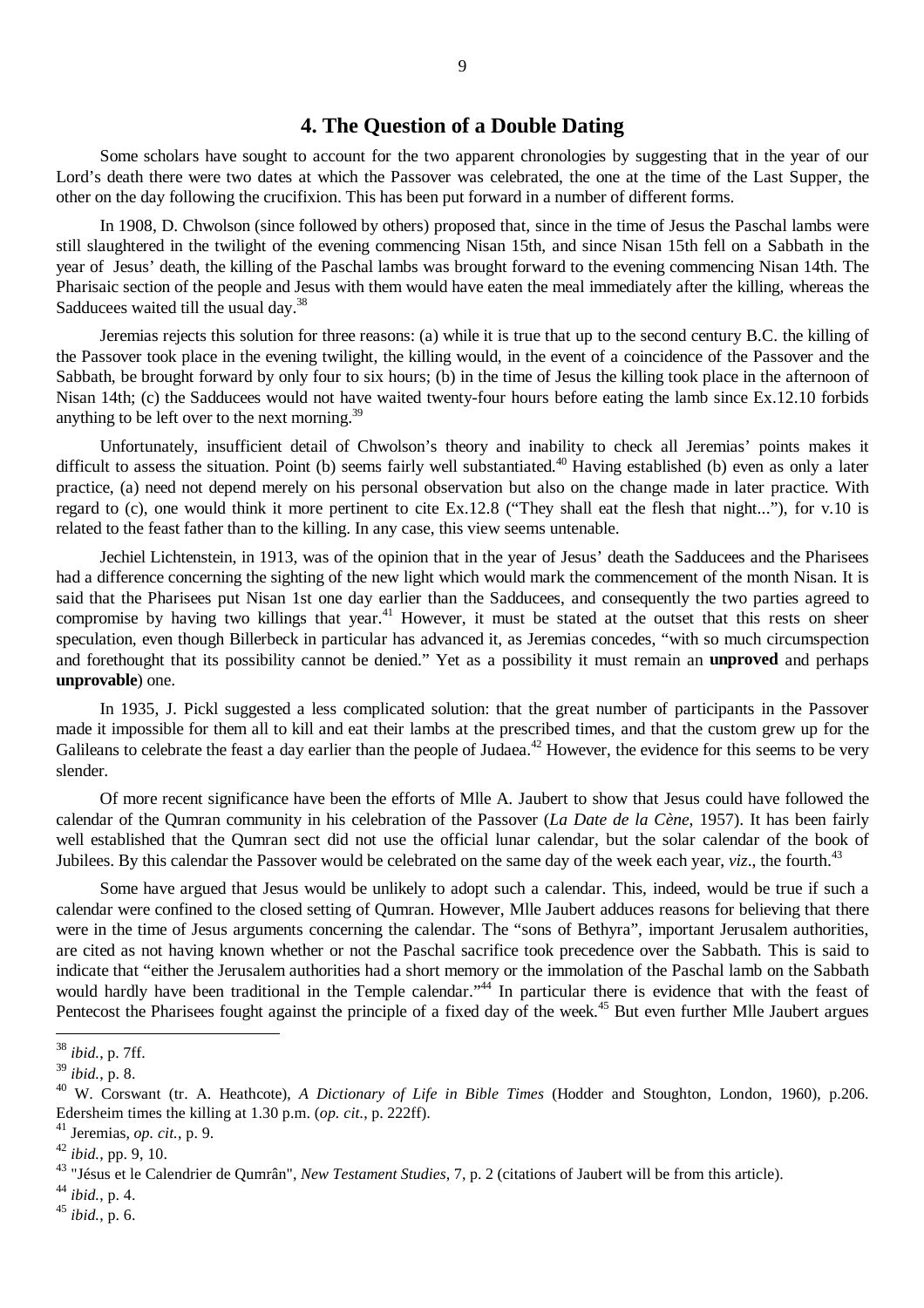that this calendar was wore ancient, had liturgical significance, appears to be in direct dependence on the calendar used in the Priestly documents. <sup>46</sup> Especially in view of the treatment he received at the hands of official Judaism, Mlle Jaubert considers, "It can even be very seriously held that a Paschal ritual independent of the Temple would be better suited to the case of Jesus."<sup>47</sup> Further, this rite did in fact exist with the Essene communities and with any other groups attached to the old priestly calendar.

Mlle Jaubert herself sees as the essential difficulty the question whether a Paschal rite separated from the Temple would include the eating of the Paschal lamb. There appear to be two possibilities. One stems from the fact that the Passover was celebrated without a lamb by Jews of Palestine and of the Dispersion who were prevented from going up to Jerusalem.<sup>48</sup> It is noteworthy that E. Stauffer has also argued for this lambless Passover, not only outside Jerusalem, but in the capital itself since "in Palestinian Judaism in the time of Jesus it is usual for the calendar of feasts to be calculated differently in different groups and regions – particularly in the calculation of the Passover."<sup>49</sup>

It must be seriously questioned whether a rite which which was practised outside Jerusalem would be likely to be transferred to Jerusalem. Certainly, if this is in fact what our Lord did, it was more likely on account of official suspicion of him as a heretic,<sup>50</sup> than from his own attitude towards the Temple ordinances.<sup>51</sup> The other possibility is suggested by reference to Philo – all men are said to act as priests on this day (see *De spec. leg.* II. 145-6; *Dec.*, 159). If, therefore, the sanctity of the place chosen by God (Dt. 16.6) extends to the whole city, then a full Paschal rite could be celebrated apart from the Temple.<sup>52</sup>

The real question is whether the relation of Jesus to official Judaism on the one hand and to non-conformist groups within Judaism on the other is as clear as Jaubert makes out. <sup>53</sup> The evidence on this point is frequently overstated and considered with only one conclusion in view.

In view of Mlle Jaubert's discussion, it must be affirmed that the undoubted existence of a calendar differing from the official one and of a Paschal rite detached from the Temple and celebrated without a regular Paschal lamb is of importance in assessing the significance of the Last Supper. However, care must be taken to note what is not proved – that Jesus at any other point of his ministry followed any other calendar than the official one in his observance of feasts or that he was in fact deliberately doing so in this instance. This question is more relevant than a weighing of the chances of the Passover falling in the same week in both calendars – apparently only once every thirty years.<sup>54</sup>

<sup>46</sup> *ibid.*, p. 2.

<sup>47</sup> *ibid.*, p. 22.

<sup>48</sup> *ibid.*, p.23.

<sup>49</sup> (tr. D.M. Barton), *Jesus and His Story* (SCM, London, 1960), p. 95. Cf. B. Gärtner, *John 6 and the Jewish Passover* (Gleerup, Lund, 1959), pp.44, 46ff.

<sup>50</sup> Stauffer, *op. cit.*, p. 94.

<sup>51</sup> A. Jaubert, *op. cit.* p. 22.

<sup>52</sup> *ibid.* p. 33ff.

<sup>53</sup> *ibid.*, p. 25.

<sup>54</sup> So A.J.B. Higgins, *The Historicity of the Fourth Gospel*, (Lutterworth, London, 1960), p. 61.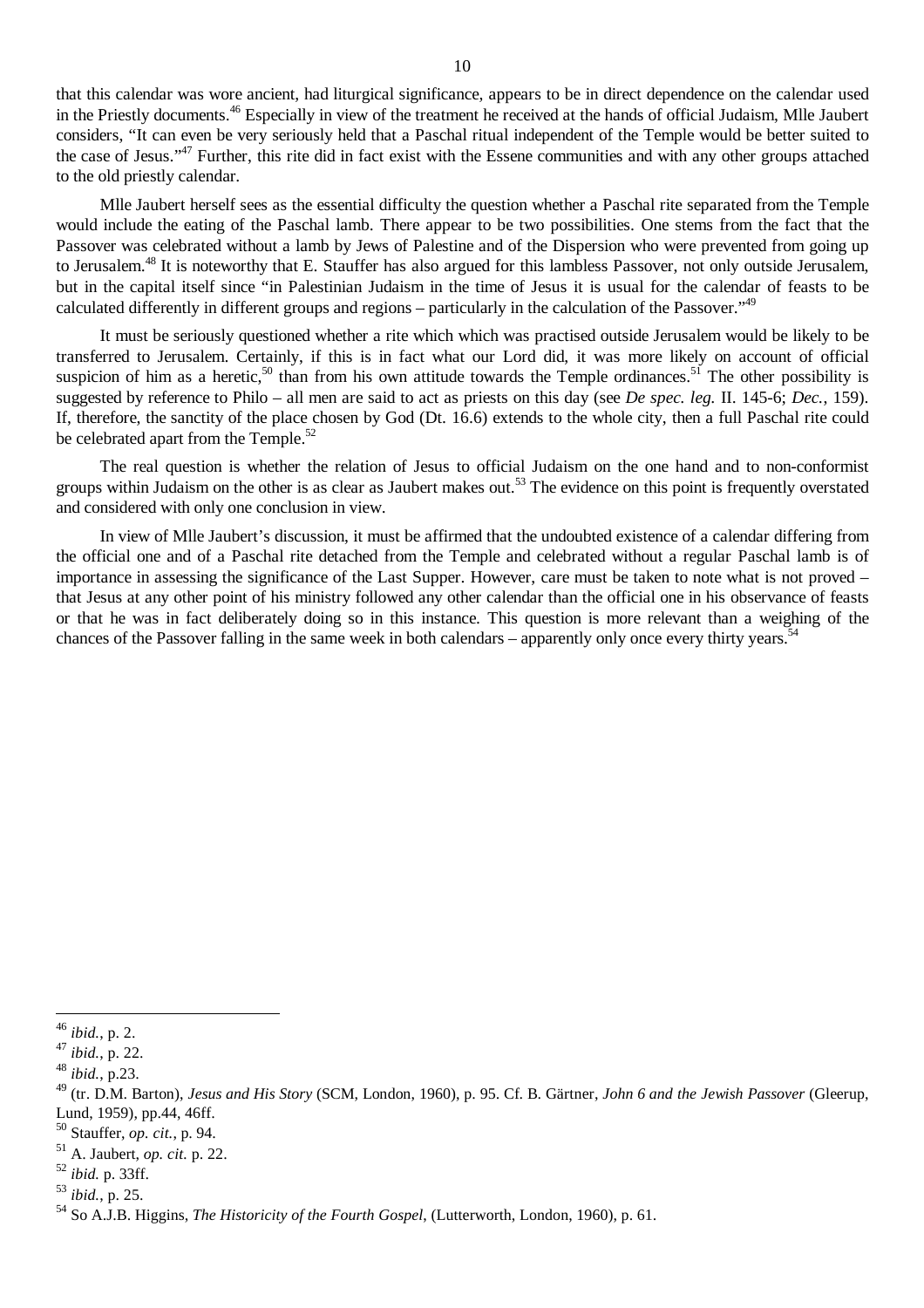#### **5. The Last Supper as** *Kiddush* **for Passover or Sabbath**

A number of scholars have suggested that the Last Supper is to be identified with the *Kiddush* or ritual sanctification of either the Passover or the Sabbath. This view is now generally rejected since it is based on a misunderstanding of the nature of the *Kiddush*.

Essentially the *Kiddush* was the Blessing said at the beginning of the Sabbath or feast-day. It marked off the sacred from the profane time, as the Blessing of separation, the *Habhdala*, did at the close. Thus Jeremias has noted, "a separation of the *Kiddush* or the *Habhdala* from the sacred time is quite unthinkable and without example."<sup>55</sup> As F.C. Burkitt pointed out, "Kiddush immediately precedes the actual celebration of the day, e.g. kiddush for Sabbath is done on what we call Friday evening, not twenty-four hours earlier."<sup>56</sup>

According to Jeremias, the *Kiddush* was not a meal, though it would often be added to the grace after the meal before the Sabbath and would take place at the beginning of the Passover meal (since this began after the setting of the sun). <sup>57</sup> Thus, he states, "'*Kiddush* meals'… never existed if anything more is meant by them than meals at which the normal grace was combined with a special blessing on account of the Sabbath or a feast-day starting during the meal or as the meal began."<sup>58</sup>

However, Vincent Taylor, alike rejecting the possibility of identifying the Supper with a *Kiddush*, maintains that "these suggestions are valuable in showing that, in addition to the Passover Meal, there existed in contemporary Judaism quasi-religious meals which, in certain respects, are not unlike the Last Supper."<sup>59</sup> Taylor is inexact here, since every Jewish meal could be called "quasi-religious", and if these resembled the Last Supper, so did any ordinary rneal.

There does not seem to be anything in the *Kiddush* which specifically characterised the Last Supper. This at least the present evidence seems to imply. The chief point of resemblance was seen in the fact that now at the Sabbath-*Kiddush* the blessing of the wine is followed by the breaking of bread at the beginning of the meal.<sup>60</sup> But this appears to have been a later development.

<sup>55</sup> *op. cit.*, p. 21.

<sup>56</sup> Cited V. Taylor, *op. cit.*, p. 665.

<sup>57</sup> *op. cit.*, p. 22.

<sup>58</sup> *ibid.*, p. 23.

<sup>59</sup> *Jesus and His Sacrifice* (Macmillan, London, 1951), p. 116.

<sup>60</sup> Jeremias, *op. cit.*, p. 23.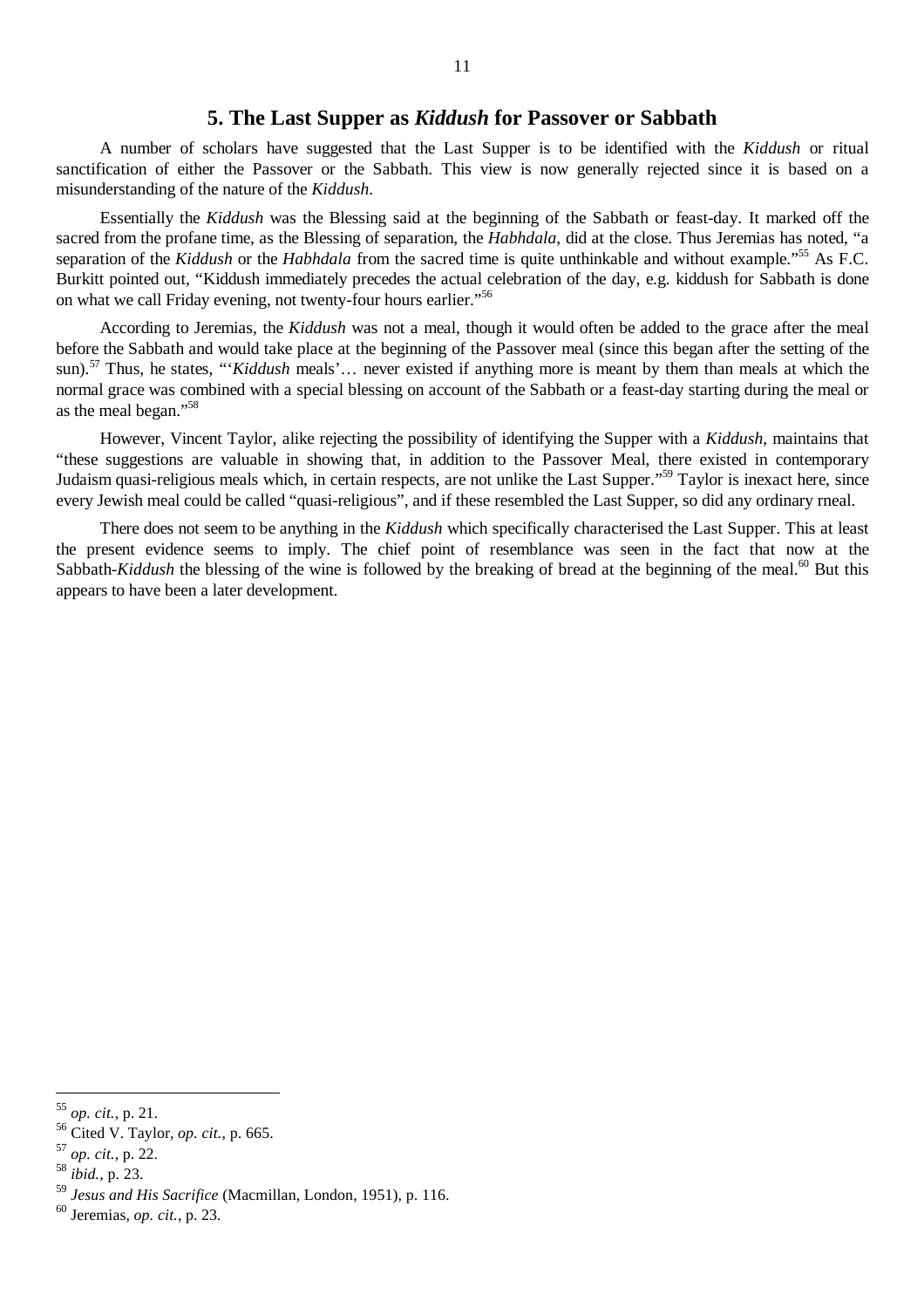#### **6. The Last Supper as** *Haburah*

A number or scholars have seen in the Last Supper some form of *Haburah*, a meal among a group of associates endowed with religious benediction.

However, Jeremiah rightly points out that "religious benediction" was given to every meal by the saying of grace, no matter what form the meal took.<sup>61</sup> Further evidence is lacking concerning the existence of this custom. The mention of *Haburoth* in connection with ritual meals occurs only when they are "fellowships to perform some special duty", as with marriage, circumcision, burial, and other legal observances.<sup>62</sup> Jeremias, indeed, does not think such a meal could be held without some special circumstance. It may be that his own impending death and burial would supply the necessary circumstance. Further, if the Supper was not a *Haburah* in the strict sense, it may have been an ordinary meal endowed with special significance on account of his anticipated death.

Gärtner believes that this possibility must be kept open. Considering the observations of Théo Preiss, he writes, "Jesus had wanted to eat the Passover with his disciples, but this was rendered impossible. Instead, in the Last Supper, Jesus brings together the Paschal lamb motive, the eschatological expectations of the Passover and the expected Messianic feast in the Kingdom of God."<sup>63</sup> While not himself embracing all these ideas, Gärtner considers that they deserve to be given serious consideration, and with this we must agree.

<sup>61</sup> *op. cit.*, p. 25.

<sup>62</sup> *ibid.*, p. 26; V. Taylor, *The Gospel according to St. Mark*, p. 665.

<sup>63</sup> *op. cit.*, pp. 44-45.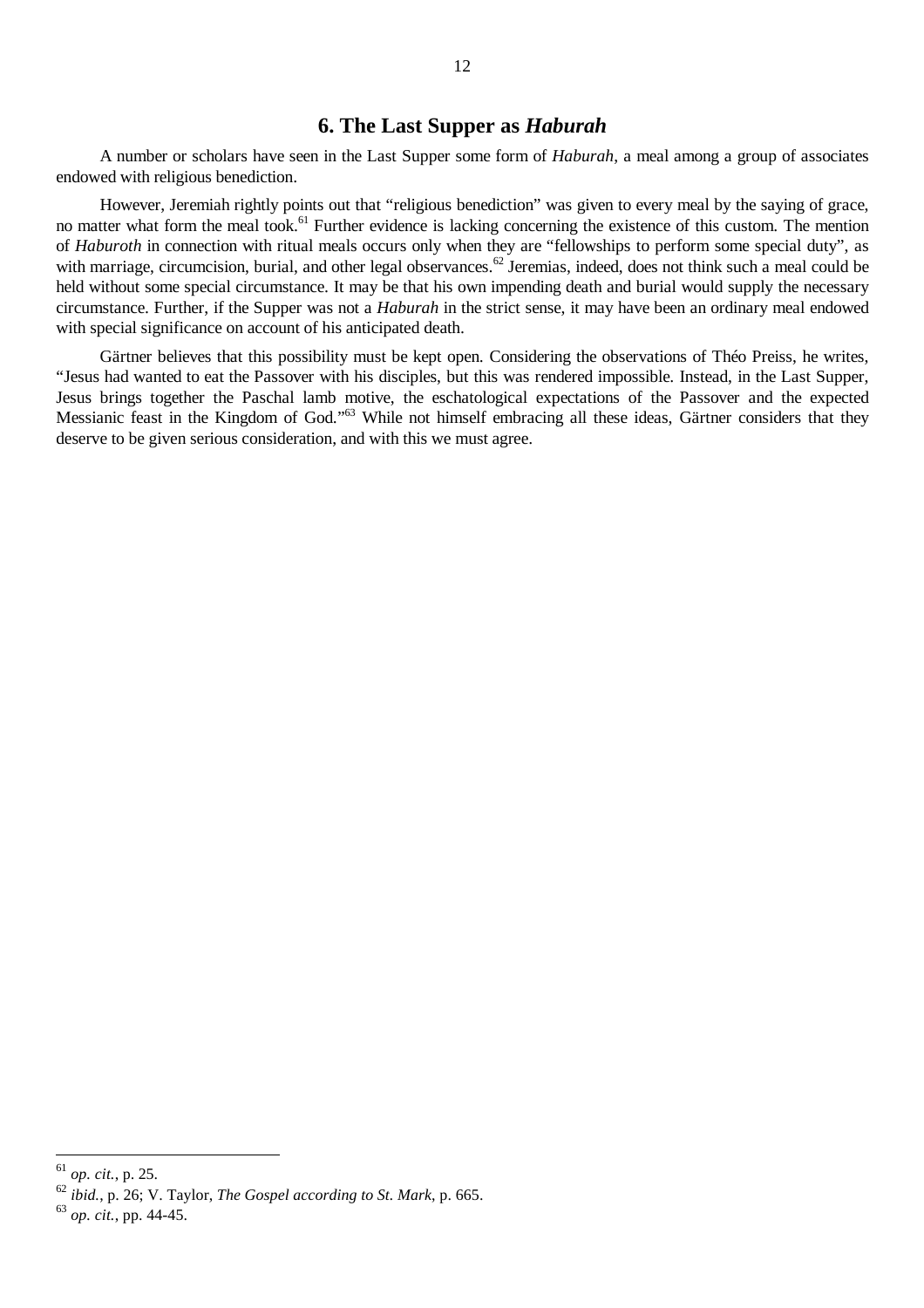#### **7. The Theology of the Death of Christ and of the Lord's Supper**

Before attempting a synthesis of the different facets so far considered, there are two further problems that demand attention – how did the chronology of the Passion affect the Church's understanding of the significance of the death of Christ? and how did the Church understand the sacrament which has stemmed from the Last Supper?

At the outset. it needs to be understood that it is difficult to proceed with a methodology which is reasonably free from presuppositions. It is frequently easy to find evidence, difficult to arrive at conclusions. Thus, for example, some would rather put the question above, "how did the Church's understanding of the death of Christ affect the presentation of the chronology of the Passion?" Answers depend so often on the questions asked, and these in turn on the characteristics one is looking for in the text.

In Mark's gospel,  $10.45$  ( = Mt. 20.28) is key to the understanding of the death of Christ – "For the Son of man also came not to be served but to serve, and to give his a life a ransom for many." Accepting the saying as genuine, <sup>64</sup> one finds the key to its background in Is. 53 – the Servant who voluntarily and vicariously gives up his life. There is no need to see here a detailed ransom theology, but to note that the  $\lambda \hat{\nu} \tau \rho \partial \nu$  was the purchase-price of deliverance.

The other point of interpretation of the death of Christ in Mark's gospel is the Last Supper itself. Noteworthy is the fact that in relating his death to the Paschal meal it is to the bread and wine and not to the lamb itself, to which in fact no reference is made. In this gospel, the interpretation of the bread is in its simplest form, "this is my body" (14.22). The bread was broken, given and received. Thus Taylor can write of the saying, "It suggests that Jesus looked upon his suffering and death as a sacrificial offering of himself for men."<sup>65</sup> It is hardly possible to state what form of sacrifice is implied. The life broken and given is a theme common to most sacrifices. Seen in a setting of a Paschal meal, the unleavened bread could be variously interpreted.<sup>66</sup> In Dt. 16.3 it is described as "the bread of affliction", in memory of their hurried flight from the land of Egypt. But this by itself does not seem to provide a key to the understanding of the saying of Jesus.

The interpretation of the cup – "This is my blood of the covenant which is poured out for many" (v. 24) – refers directly to the covenant sacrifice (Ex. 24.8; cf. Zech. 9.11). Taylor has noted, "The Targum on this passage connected the blood of the covenant with that of the Passover lamb at the time of the departure from Egypt."<sup>67</sup> There is no guarantee that this was in our Lord's mind at that time, without prejudging the issue. Certainly, if this is a Passover setting, then this may have been in mind and, if so, then he saw himself dying as the true Paschal Lamb.

The more important connection here is with the saying of 10.45. In both the life is portrayed as being given "for many" (there  $d\nu\tau\dot{\tau}$  πολλών, here  $\dot{\nu}\tau\dot{\epsilon}\rho$  πολλών). In the former, the life given is seen in relation to deliverance (especially from slavery), in the latter, to a covenant. To speak in terms of possibility rather than of certainty, this relationship **may** indicate quite definite Paschal ideas.

Jeremias, from a definite acceptance of the meal as a Passover, considers that Christ must first, although this is not recorded, have referred the Paschal lamb to himself, and in both of the recorded sayings, therefore, he speaks of himself as the Paschal Lamb.<sup>68</sup> But this kind of conclusion goes well beyond the facts as recorded. In the narrative of the death and resurrection itself there is little interpretation which might be relevant to the present quest.

In John's gospel, ch. 6 is important for the interpretation of our Lord's death.<sup>69</sup> Here there is reference to the eating of his flesh and the drinking of his blood, and the relation of this to the manna in the wilderness. The emphasis throughout is on the giving of life. It is noteworthy that this is described as taking place at the Passover season (6.4). It is also noteworthy that the references to flesh and blood are contained in only one symbol – the bread.

Since this Passover was celebrated in Galilee, it would probably have been, as noted above, without a Paschal lamb. It may well have been that the significance of the lamb tended to be assumed by the other important elements of the feast. Be that as it may, the manna draws attention to the deliverance involved in the background of the Passover. While related in thought to the words of institution, the fact that flesh and blood are combined under bread makes it difficult to assert that these words give the Johannine version of the institution of the Lord's Supper.

<sup>&</sup>lt;sup>64</sup> V. Taylor, The Gospel according to St. Mark, pp. 445-6.

<sup>&</sup>lt;sup>65</sup> Jesus and His Sacrifice, p. 125.

 $66$  Jeremias, op. cit., p.32ff.

<sup>67</sup> The Gospel according to St. Mark, p. 545.

<sup>68</sup> op. cit., p.144ff.

<sup>69</sup> See B. Gärtner, op. cit.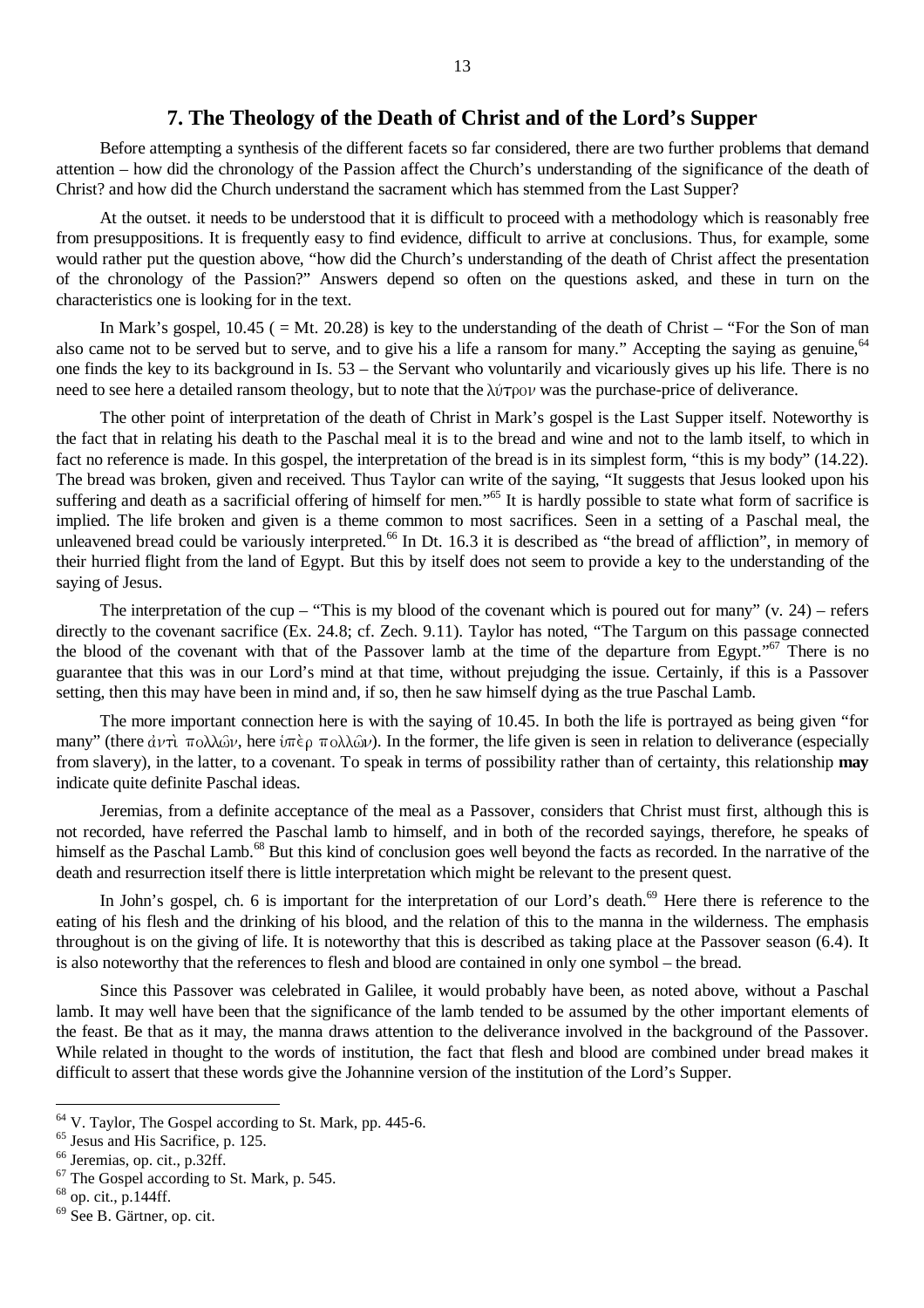The words of John the Baptist in Jn 1.29 (cf. v. 36) are both important and difficult – "Behold, the Lamb of God, who takes away the sin of the world!" The difficulty is in determining to which lamb he refers. Taylor thinks the most satisfactory identification is with Is. 53.7,12 where the servant of Yahweh is described as one who is like "a lamb that is led to the slaughter" and "who bore the sin of many."<sup>70</sup> However, as Taylor himself acknowledges, "taking away" and "bearing" are different concepts. The idea of taking away is more related to the ritual of the Day of Atonement (Lv. 16.22), especially when it is remembered that the Hebrew for lamb  $(\vec{p}\vec{a})$  may refer to the young of either sheep or goat. Barrett thinks that the primary reference is to the Paschal lamb.<sup>71</sup> There is much to be said for this, since it was principally the Passover ritual which used the lamb as such. However, the lamb slain at the Passover was not thought to take away sin. Thus, Barrett considers that two ideas are combined here – Christ as the Passover Lamb, and Christ as bearing or taking away sins.

Without settling for one dominant background for the sayings, it may be best to see them as a complex of sacrificial imagery, bringing to the interpretation of Christ's work many diverse elements of sacrificial practice. For the present purpose, one of these elements is certainly Paschal. The Paschal motif is even more strongly portrayed in the chronology of the Passion. Not only does the Last Supper take place before the celebration of the Passover, but Christ is represented as dying at the time when the Paschal lambs were sacrificed in the Temple. As if to make sure that this fact of the chronology does not escape the notice of his readers, he specifically includes a quotation from the Passover texts in 19.36 – "Not a bone of him shall be broken" (see Ex. 12.46).

In 1 Cor. 5.7, Paul writes, "For Christ, our paschal lamb, has been sacrificed." Although there is reference later in the epistle to the Christian sacrament, the idea of the "festival" seems here to be related to the whole life of the Church. This is noteworthy, since the unleavened bread is interpreted, not as the body of Christ, but as "sincerity and truth".

The problems of 1 Cor. 11, however, are directly the Christian feast itself. The attention is focussed on the commemorative aspect of the meal – "Do this in remembrance of me" (vv. 23,24). The body is  $\tau \delta$   $\psi \pi \epsilon \rho$   $\psi \mu \omega \nu$ , though in precisely what sense is not made plain. In this eating and drinking the Lord's death is proclaimed – cf. 1.23 where the preaching of Christ crucified is described as "the power of God" (surely the power of God in delivering his people, as elsewhere in Paul).

If, then, the Lord's Supper is seen as the Christian commemorative meal of God's deliverance wrought through the Lord's death and since he is described elsewhere in this epistle described as the Paschal Lamb, at the very lowest it is possible that the Supper was regarded in some sense as a Christian Passover (though celebrated weekly).

But which came first, the Lord's Supper as Passover, or Christ as the Paschal Lamb? This cannot be answered conclusively from this passage, though directness of mention may indicate that Christ died by Johannine chronology and the Supper is Paschal because it commemorates the death of the true Paschal Lamb.

<sup>70</sup> *Jesus and His Sacrifice*, p. 227.

<sup>71</sup> *op. cit.*, p. 147.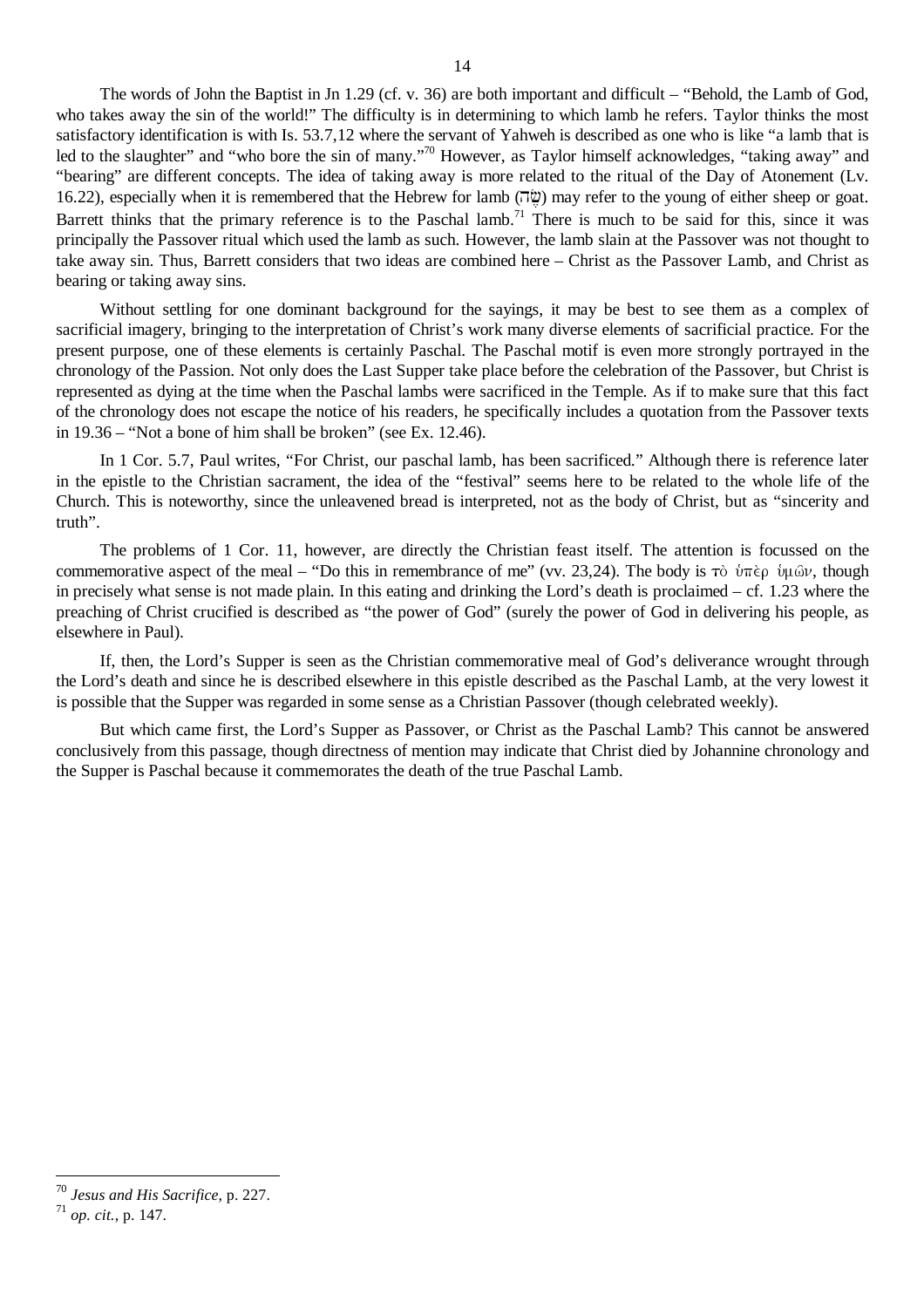#### **8. Conclusion**

Taylor has noted, "Whether the Supper was the Passover meal or not, Paschal ideas and associations must have occupied the mind of Jesus on this occasion."<sup>72</sup> The evidence suggests that the meal itself had many of the characteristics of a Passover meal, and the arguments against are in the main arguments from silence rather than from positive statements to the contrary. However, there are positive statements in John's gospel which indicate that the Passover did not take place until the day after the supper and crucifixion. Against this seem to be the Synoptists who assert that the disciples were sent to prepare the Passover.

Without resorting to theories of double dating, it may be best to regard the Last Supper as a Passover held by anticipation, in the knowledge of impending depth. This means that it was not a "regular" Passover, since it had to be celebrated without a lamb. But then, from the Johannine chronology, such it had to be, since the true Paschal Lamb yet to be sacrificed was he who was celebrating this meal with his friends. The meal thus took on a new character, since it focussed on him.

The Christian celebration which has stemmed from this meal is not a Passover in the strictest sense, but is a lambless celebration since the true Lamb who has himself been once sacrificed is himself always present. The bread and wine commemorate the deliverance achieved in him. This is avowedly a synthesis, but it seems to account adequately for the differing traditions embodied in the Synoptics, especially as represented by Mark and John.

<sup>72</sup> *Jesus and His Sacrifice*, pp. 116-7.